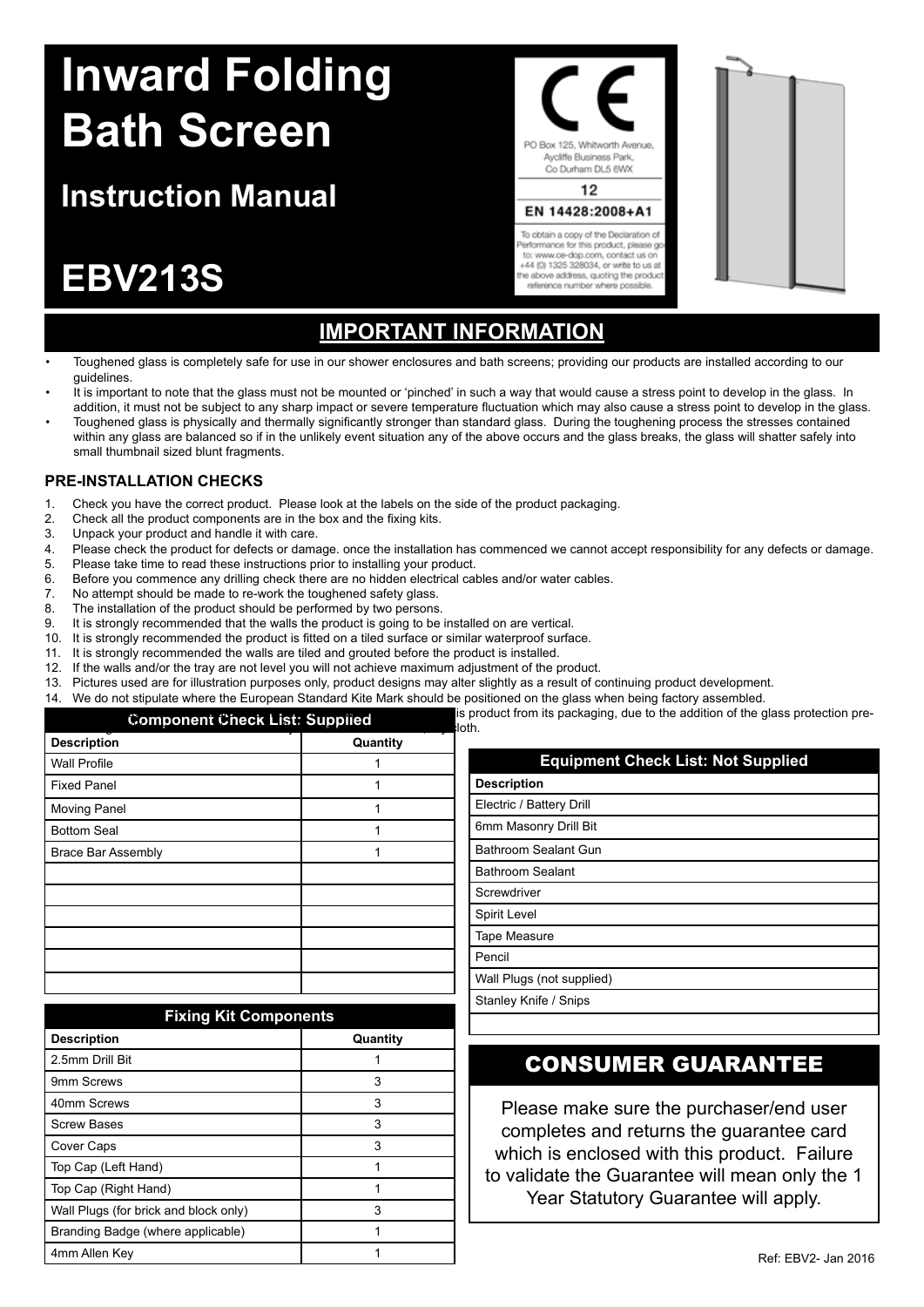## **IMPORTANT PRE-INSTALLATION CHECKS**



- 1. Ensure the bath is completely level.
- $2.$  Check for any movement in the bath by standing in it.
- $3.$  The walls should be tiled and grouted up to the bath.
- $\vert$ 4. Fill the bath with water and check the plumbing for leaks.
- 5. With the bath full of water, fully seal the bath along the tiled wall with a bathroom sealant (not supplied). 6. With the water still in the bath leave the sealant to cure for at least 24 hours.
	- **• Spray the seal and joints with the shower head and check for leaks when the silicon has cured.**
	- **Check the plumbing for leaks.**
	- **• Do not plasterboard over the bath.**
	- Do not grout the tiles when the bath screen has been fitted, the grout may discolour the aluminium **profiles.**
	- **• Make sure the bath is installed to the manufacturers instructions.**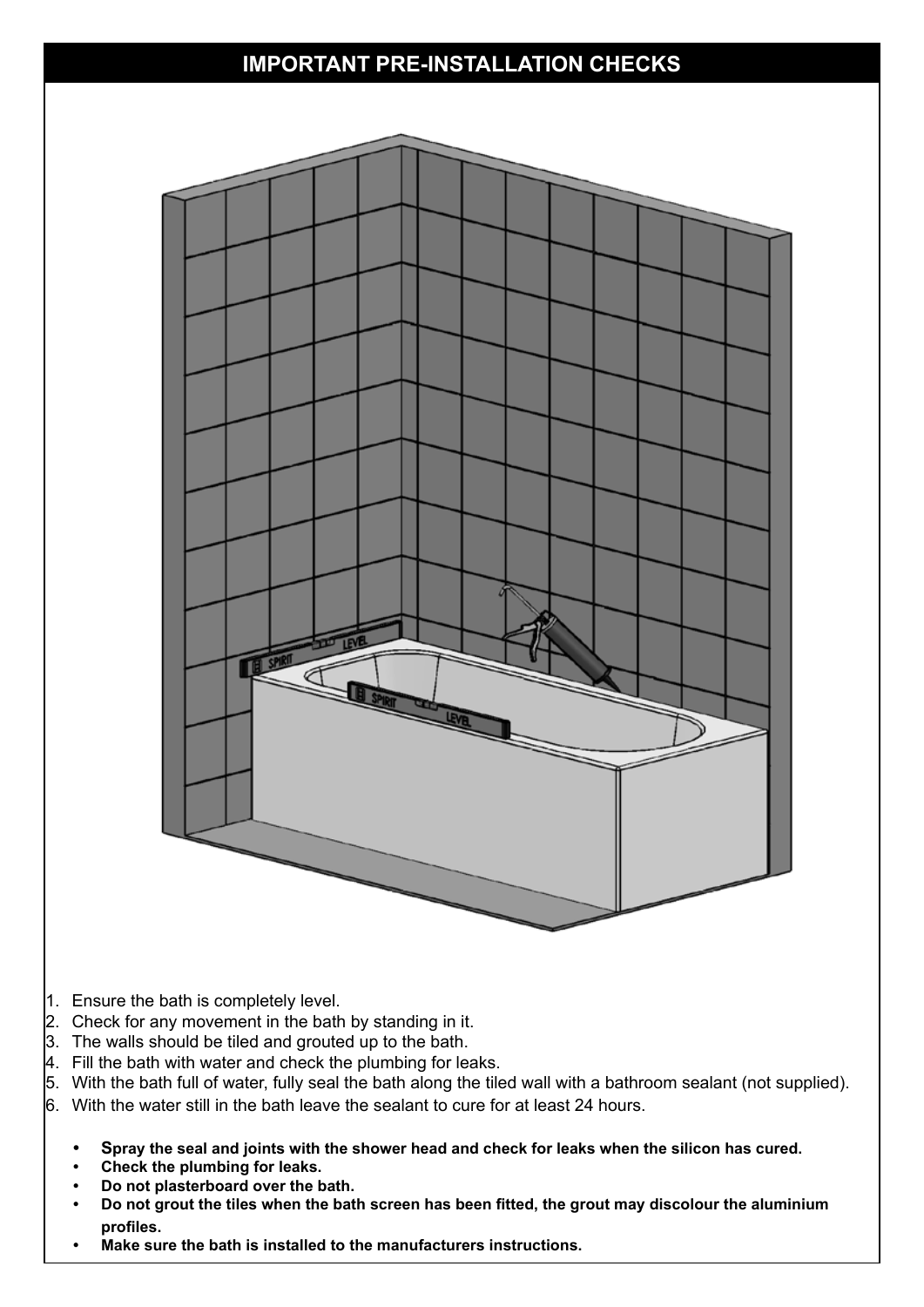

- 1. Dry fit the Bath Screen on top of the Bath. Position the Fixed Panel so that the curved face of the bottom Pivot Assembly falls in line with the inside of the Bath.
- 2. Using a pencil lightly mark where the aluminium vertical profile touches the Bath Top (use masking tape to protect the Bath), this will determine where you need to fix the Wall Profile in Step 2.
	- You must ensure the glass runs parallel to the outside edge of the bath before marking the Bath Top.
	- You will need help to hold the screen in position while you mark the tiled wall and bath top.
	- IMPORTANT INFORMATION: Failure to fit the fixed panel to the inside edge of the bath top will result in the **bath screen leaking and will not be covered under the terms of the guarantee.**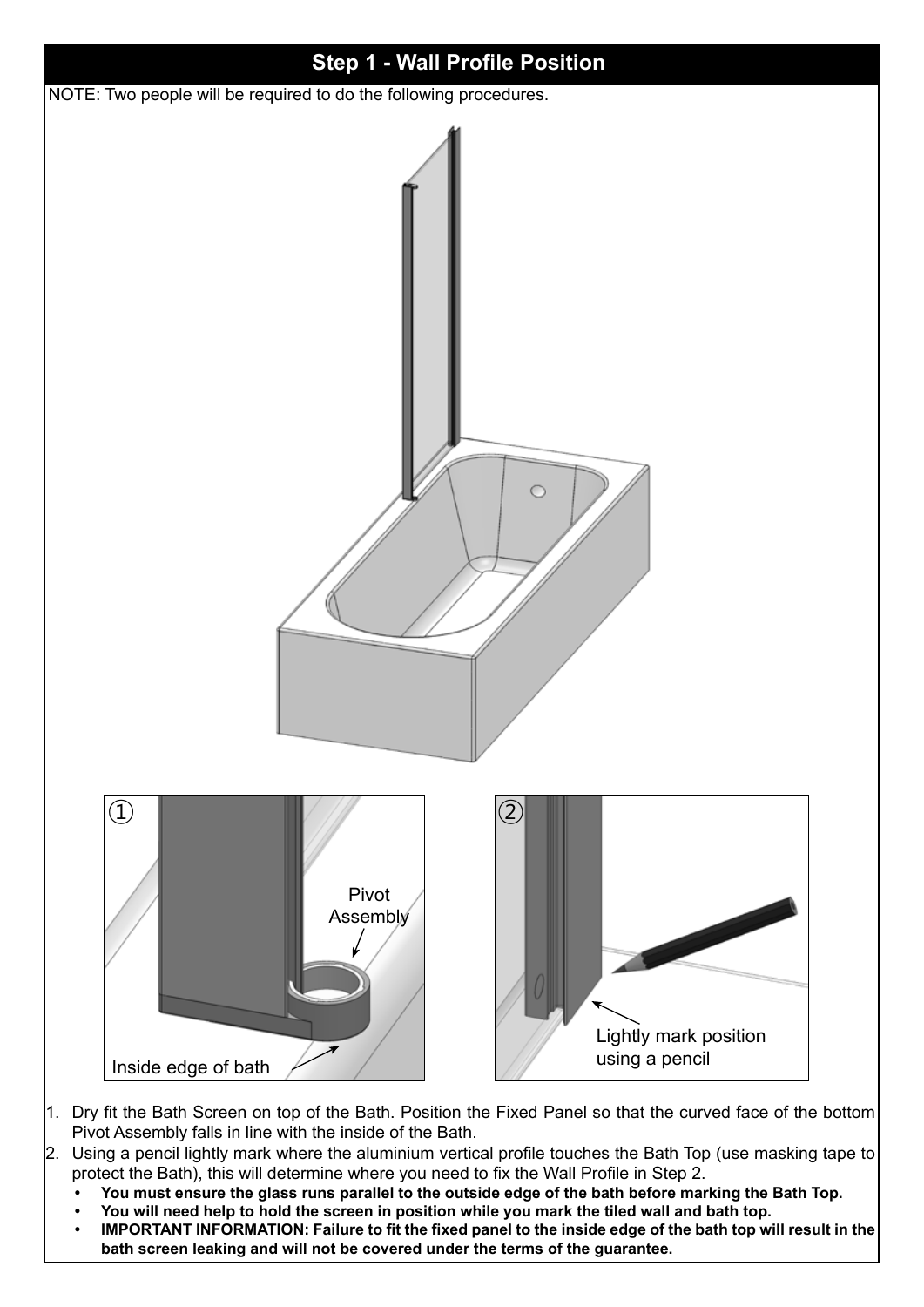

- 1. Position the inside edge of the Wall Profile onto the pencil mark you have just made.
- 2. Make sure the Wall Profile is vertical using a spirit level.
- $\beta$ . Using a pencil mark the locations for the drill holes through the holes of the Wall Profile.
- $\vert$ 4. Drill the holes using a 6mm masonry drill (not supplied); push the wall plugs (supplied) into the drilled holes.
- 5. Apply a bead of sealant the width of the Wall Profile at the bottom where the Wall Profile meets the tiled wall.
- 6. Screw fix the wall profile to the wall using the 40mm screws (supplied) ensuring it is vertical.
- 7. Apply a bead of sealant to the inside of the Wall Profile at the bottom where it meets the Bath top.
	- IMPORTANT: The Wall Profile must be completely vertical (the bubble should be in the centre of the 2 **lines on the spirit level). The sealant must be applied in steps 5 and 7; failure to follow out this procedure may result in serious water damage and is not covered under the terms of the guarantee.**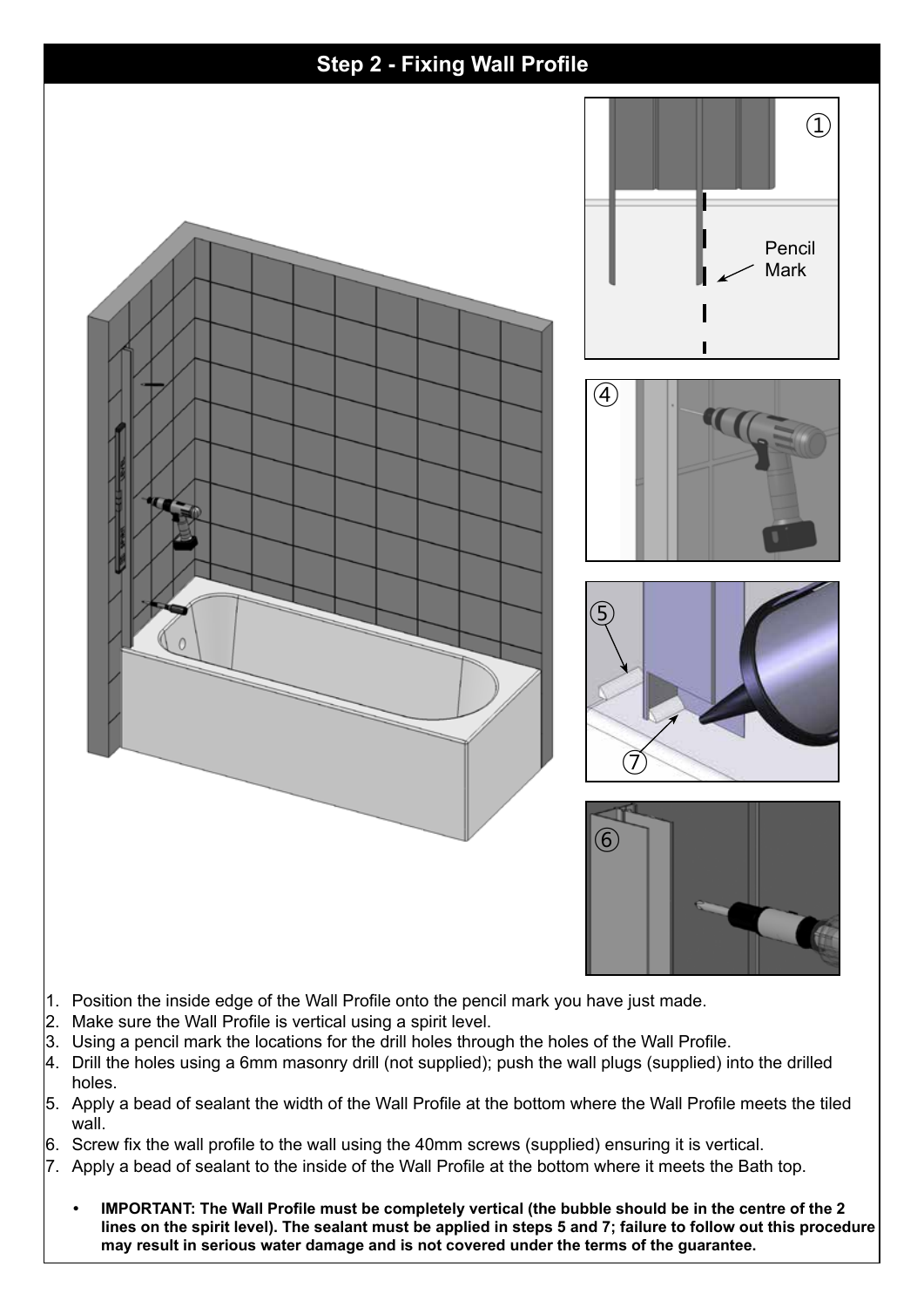## **Step 3 - Fitting the Fixed Panel**



- 1. Slide the Fixed Panel fully over the Wall Profile, the Fixed Panel must overlap by at least 10mm.
- 2. Using a Spirit Level ensure the Fixed Panel is completely vertical and it is sitting down on top of the bath and is also parallel to the outside edge.
- 3. Drill three holes through the Fixed Panel into the Wall Profile with the 2.5mm drill bit (supplied).
- Ensure the Fixed Panel is sitting fully down on top of the bath and is completely vertical.
- 4. Place the bases onto the 9mm screws and screw fix the Panel to the Wall Profile. Fit the Cover Caps.
	- **• You will need help to hold the Fixed Panel in position while you drill and fix it.**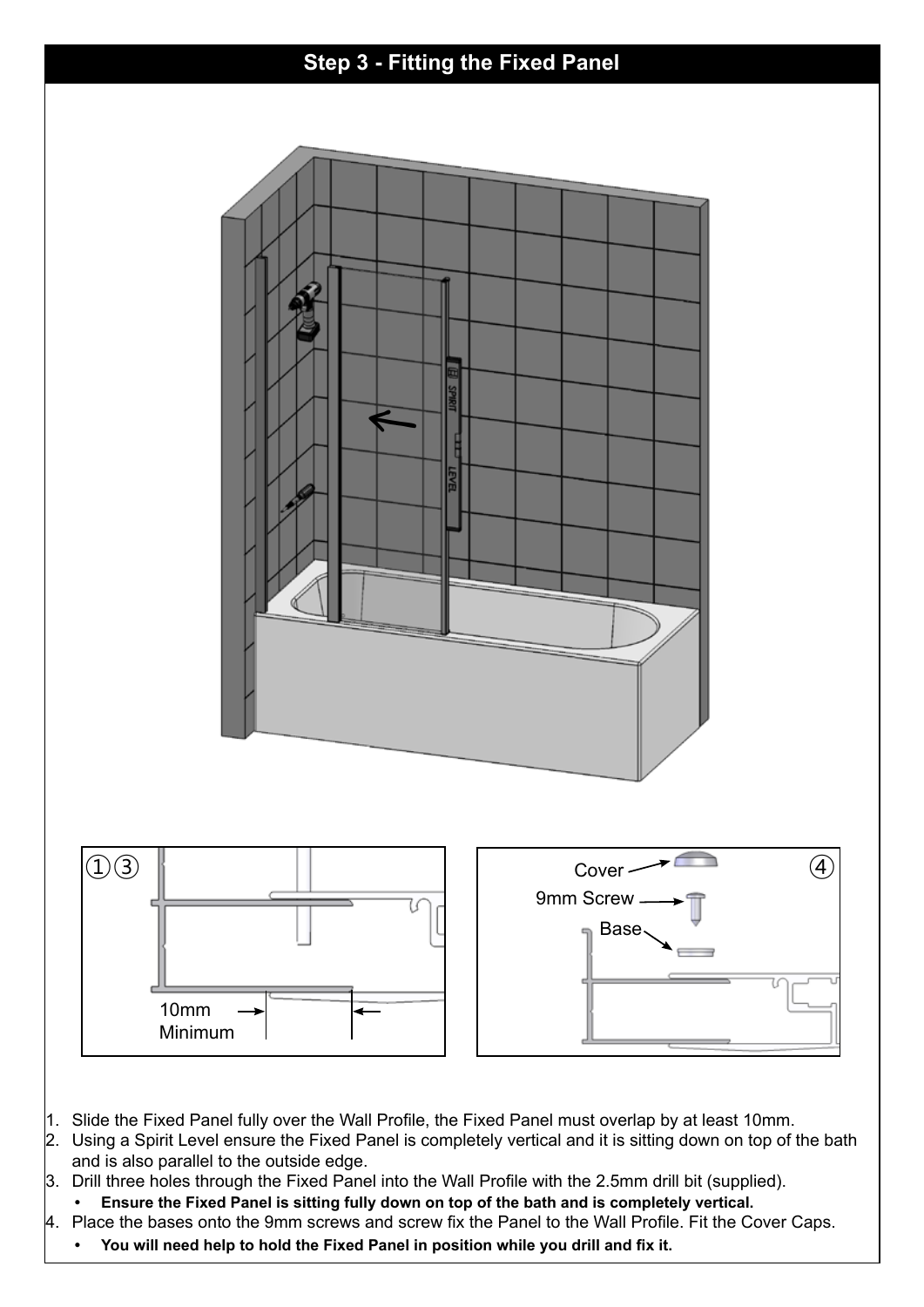

- 1. Using the 4mm Allen key (supplied) remove the countersink screw and Top Pivot Assembly from the Fixed Panel.
- 2. Ensure that the Moveable Panel is the correct way before fitting, the "P" shaped extrusion should be positioned so that the Flat Face is to the inside of the showering area and the Round Face to the outside.
- 3. Offer the Moveable Panel onto the bottom Pivot Assembly then reattached the top Pivot Assembly so the panel is then secured into position.
- 4. With the deflector facing inward push the Bottom Seal up onto the bottom of the Moveable Panel and also along until it butts up against the aluminium profile (trim to length if required)..
	- **• Please take care when cutting the bottom seal.**
	- **• Make sure the bottom seal is butted up against the aluminium profile.**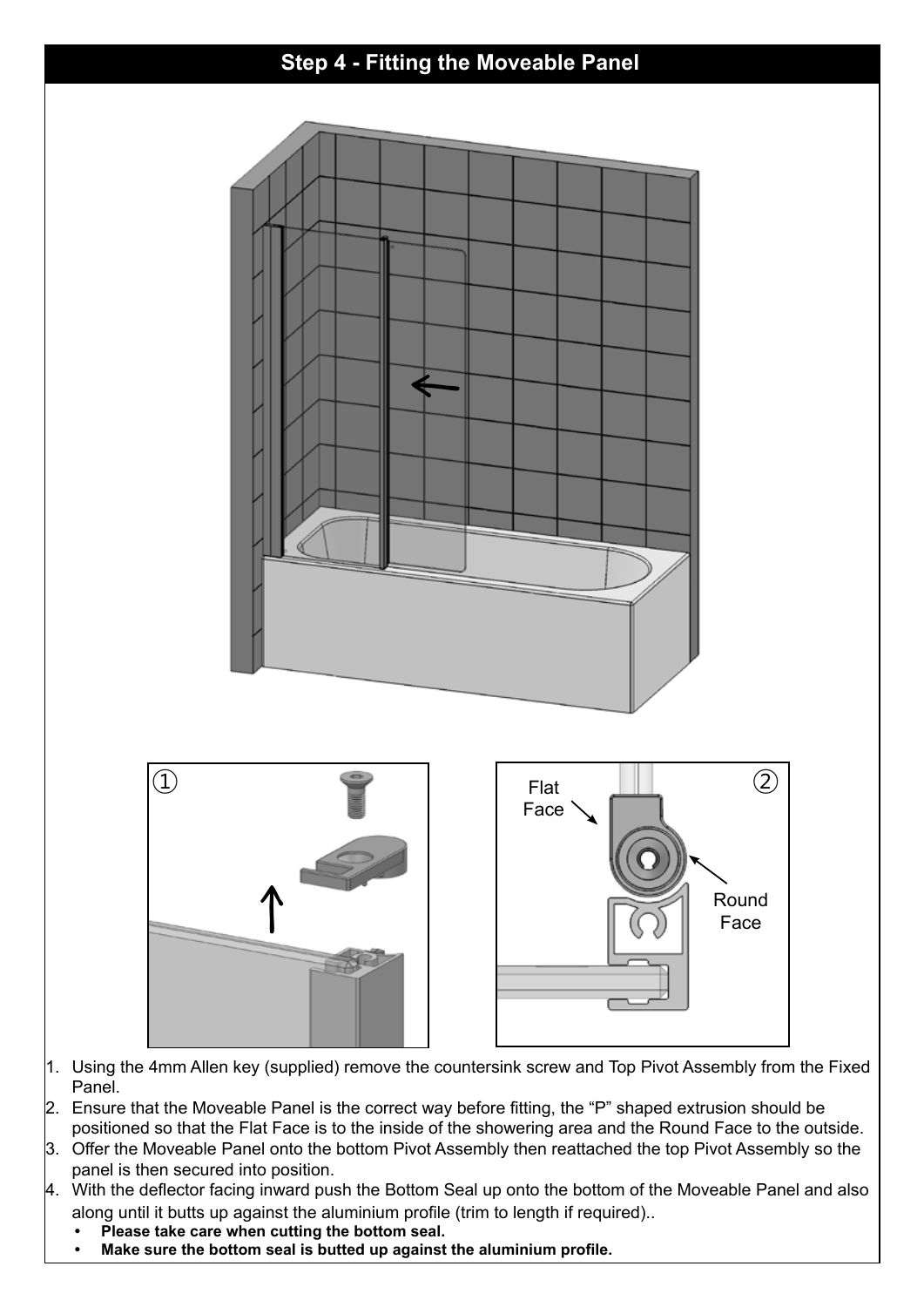

- 1. Place the Brace Bar over the top of the glass on the Fixed Panel; ensure the Brace Bar is completely level and in line with the panel.
- $2.$  Using a pencil, mark the wall around the barrel that is already fitted to the bracing.
- 3. Remove the Brace Bar from the panel and loosen the 2 set screws at the end until the locating bush can be removed (**Take notice as to which way the bush fits**).
- 4. Take the locating bush and place it in the centre of your pencil mark on the wall, mark the wall through the hole in the locating bush.
- 5. Drill the wall using a 6mm masonry drill (not supplied), insert the wall plug and screw fix the locating bush using the 40mm screw (**Make sure the bush is put on the correct way**).
- 6. Position the Brace Bar back onto the Fixed Panel and push the barrel over the locating bush and then tighten the set screws with the Allen key (supplied).
- 7. Slide the spacers in between the glass and the glass clamp, this will ensure no metal parts touch the glass. Using a flat screwdriver tighten onto the Fixed Panel.
- B. The length of the Brace Bar can be adjusted by loosening the 2 set screws which are on the top of the barrel and at the end closest to the bar.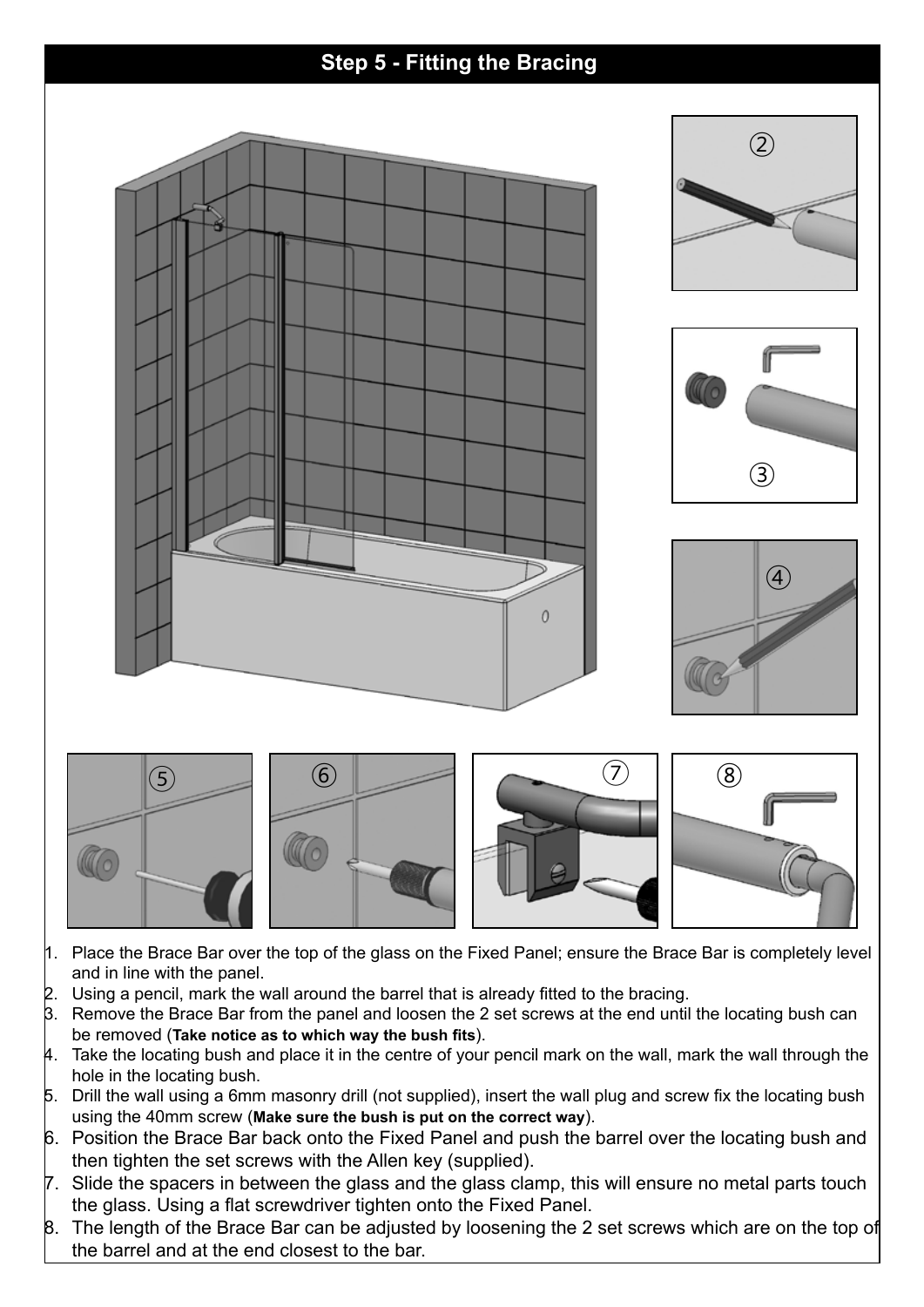

- $\parallel$ . Seal both sides of the Wall Profile inside and outside only where it meets the tiles.
- 2. Fully seal the base of the Fixed Panel to the Bath top from the wall to the end of the Pivot Assembly.
	- **IMPORTANT: Do not seal the base on the inside.**
- 3. The Top Cap has grooves and can be shortened by snapping off at these points (adding a small amount of sealant will help keep the cap in place).
- $\mu$ . Fit the Bottom Seal ensuring that it is fitted with the deflector facing inward towards the bath. Push the seal up to the aluminium then trim the seal to length as required.
- 5. Please allow 24 hours for the sealant to fully cure.
- 6. Ensure the Branding Badge is placed prominently on a none moving aluminium part (where applicable).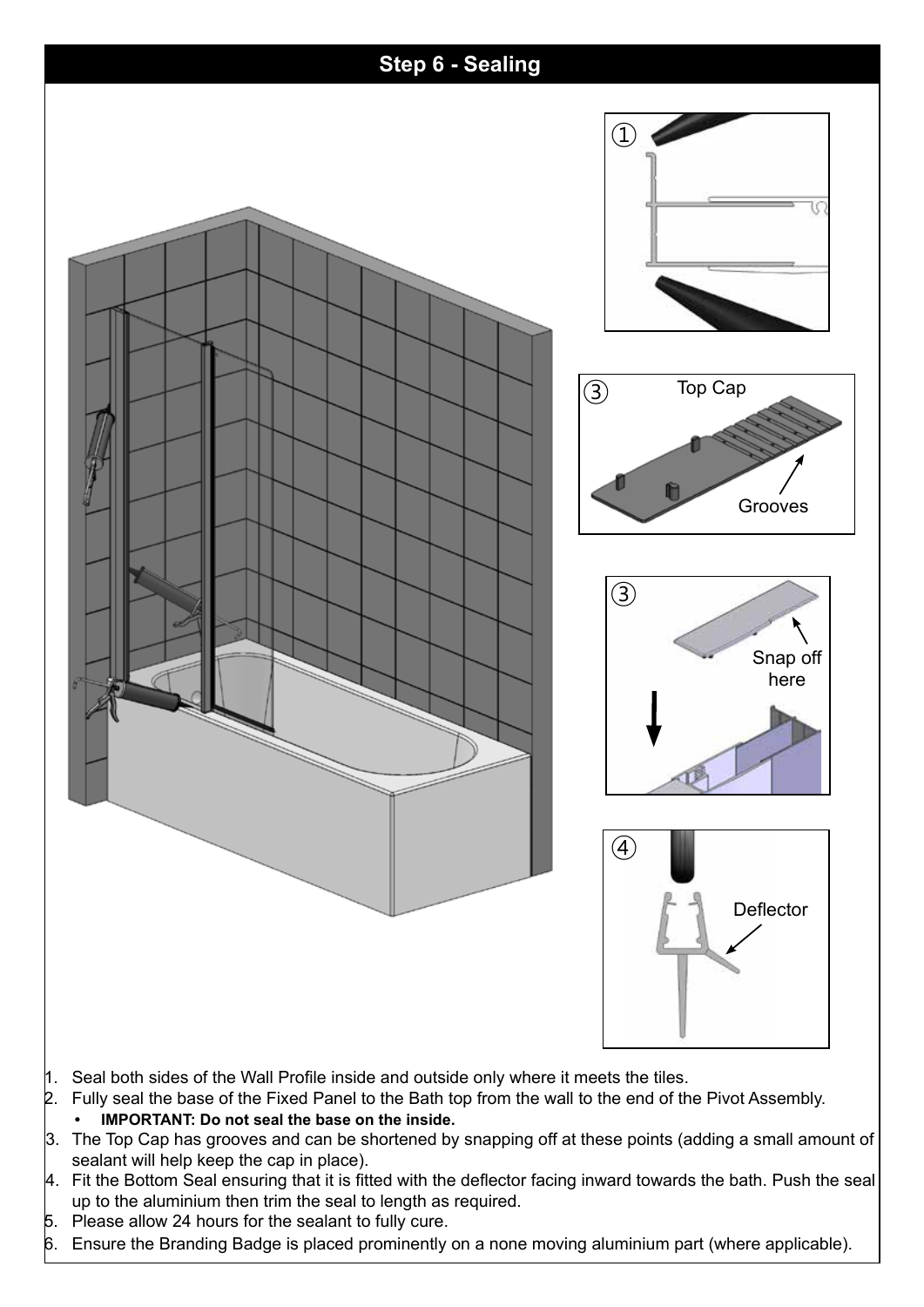

 | Top Cap (Right Hand) | 1 | 19 Pivot Assembly(Right Hand) 1 **20**